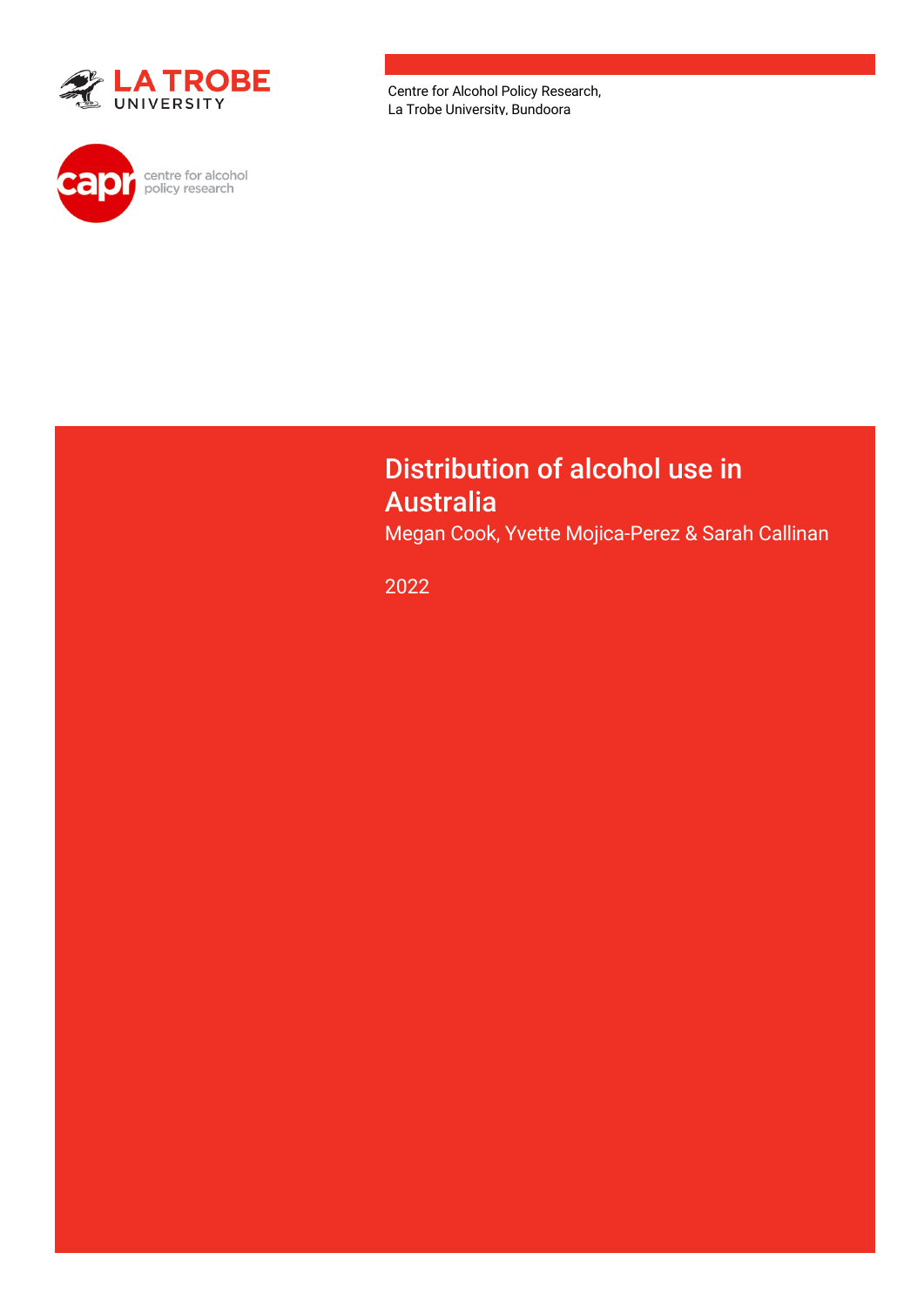#### **ABOUT CAPR**

The Centre for Alcohol Policy Research (CAPR) is a world-class academic unit at the forefront of alcohol research. Our discoveries are used to promote and inform the development of evidence-based, effective alcohol policy in Australia and internationally.

We work closely with the Foundation for Alcohol Research and Education (FARE) and other partners to ensure our findings are translated for policymakers and the public. CAPR is based at La Trobe University in Melbourne. For more information please visit **<https://www.latrobe.edu.au/research/centres/health/capr>**.

#### **ABOUT FARE**

The Foundation for Alcohol Research and Education (FARE) is the leading not-for-profit organisation working towards an Australia free from alcohol harms. FARE provided financial support for this research study.

To learn more about us and our work visit **[www.fare.org.au](http://www.fare.org.au/)**.

#### **Disclaimer**

The information contained in this publication is indicative only. While every effort is made to provide full and accurate information at the time of publication, the University does not give any warranties in relation to the accuracy and completeness of the contents. The University reserves the right to make changes without notice at any time in its absolute discretion, including but not limited to varying admission and assessment requirements, and discontinuing or varying courses. To the extent permitted by law, the University does not accept responsibility of liability for any injury, loss, claim or damage arising out of or in any way connected with the use of the information contained in this publication or any error, omission or defect in the information contained in this publication.

La Trobe University is a registered provider under the Commonwealth Register of Institutions and Courses for Overseas Students (CRICOS). La Trobe University CRICOS Provider Code Number 00115M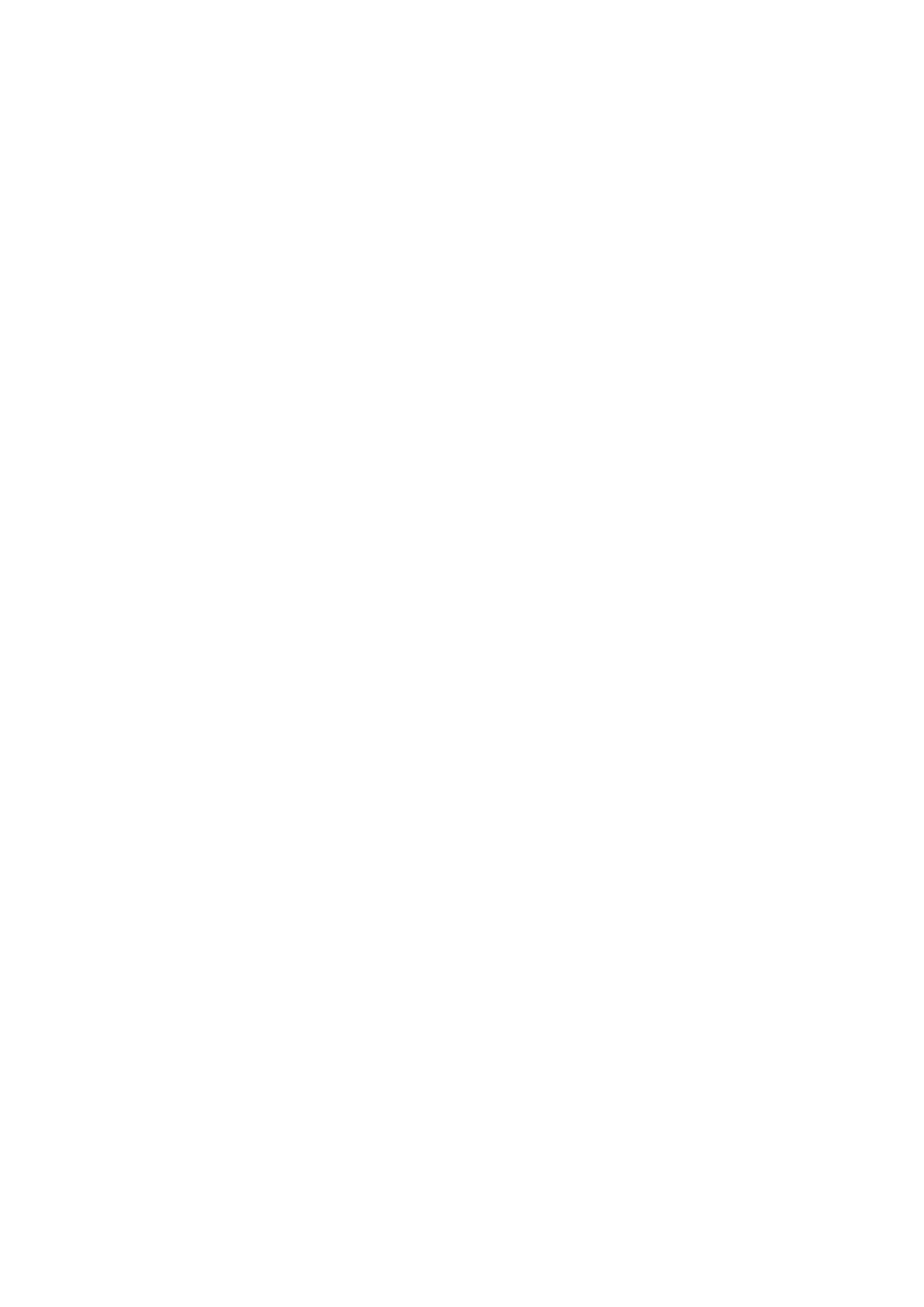# Table of contents

| <b>EXECUTIVE SUMMARY</b>              | $\mathbf{2}$                        |
|---------------------------------------|-------------------------------------|
| Summary                               | 2                                   |
| <b>Key Findings</b>                   | 2                                   |
| Implications and Conclusions          | $\mathbf{2}$                        |
| <b>INTRODUCTION</b>                   | 3                                   |
| <b>METHOD</b>                         | 5                                   |
| Participants and procedure            | 5                                   |
| Measures                              | 6                                   |
| Analysis                              | 6                                   |
| <b>RESULTS</b>                        | 7                                   |
| <b>DISCUSSION</b>                     | 14                                  |
| Policy and Public Health Implications | <b>Error! Bookmark not defined.</b> |
| <b>REFERENCES</b>                     | 16                                  |
| <b>APPENDIX</b>                       | 17                                  |
|                                       |                                     |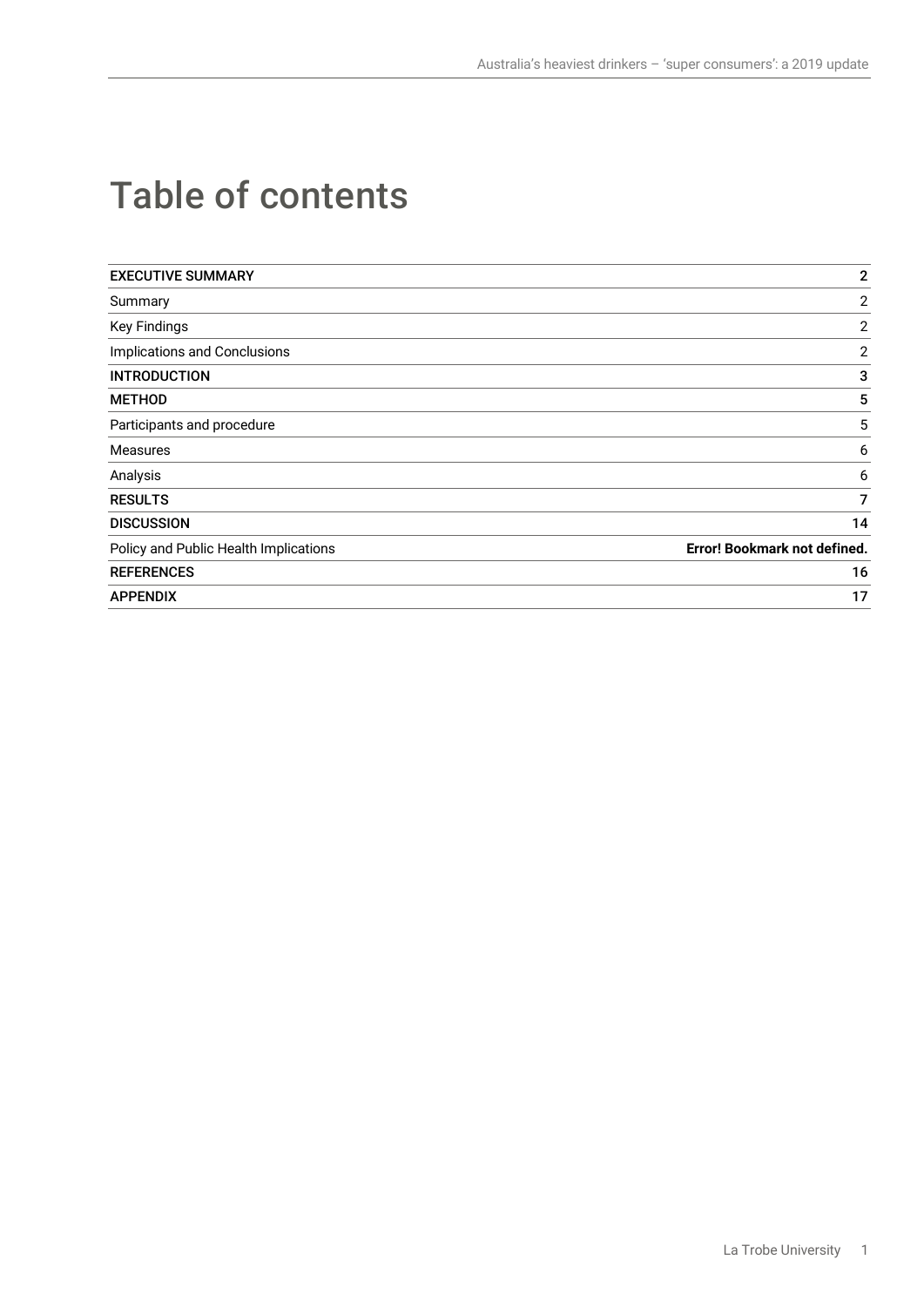### **Executive Summary**

#### **SUMMARY**

This study aims to investigate the sociodemographic characteristics and the alcohol consumption patterns among people who use alcohol at the heaviest levels. Specifically, using the 2019 National Drug Strategy Household Survey (NDSHS) this report:

- 1) Re-examines the distribution of drinking in Australia.
- 2) Identifies the sociodemographic characteristics of these heaviest drinkers.
- 3) Assesses how key drinking and risk behaviours differ for the heaviest drinkers compared to other people who drink alcohol – focusing on heavy drinking occasions and alcohol type.

In order to understand the characteristics of the heaviest drinkers, this study examines the proportion of participants included in this group by sex, age group, employment status, remoteness, neighbourhood disadvantage, main drink type and drinking location. A logistic regression analysis was also conducted to identify which factors had the strongest association with heavy drinking.

#### **KEY FINDINGS**

- 1. In 2019, the heaviest drinking 5% of the Australian population drank 36.1% of all alcohol consumed. This concentration was observed when analysing larger cohorts - the heaviest drinking 10% of the Australian population drank 54.1% of all alcohol consumed, and the heaviest drinking 20% of the Australian population accounted for 75.1% of all alcohol consumed.
- 2. The heaviest drinking 5% of the population drank 7.83 standard drinks per day on average and the heaviest drinking 10% drank 3.89 standard drinks per day on average.
- 3. Analysis of the heaviest drinking 10% of the population found:
	- Regular strength beer and cask wine was their most common main drink type
	- The age groups more likely to be among the heaviest drinking 10% were 50–59-year olds (13%) and 40–49-year olds (12%)
	- The heaviest drinking 10% were more likely to be men than women, and also more likely to live in rural and regional localities. They were more likely to report drinking in several locations, including at home, in pubs/clubs and in public spaces.

#### **IMPLICATIONS AND CONCLUSIONS**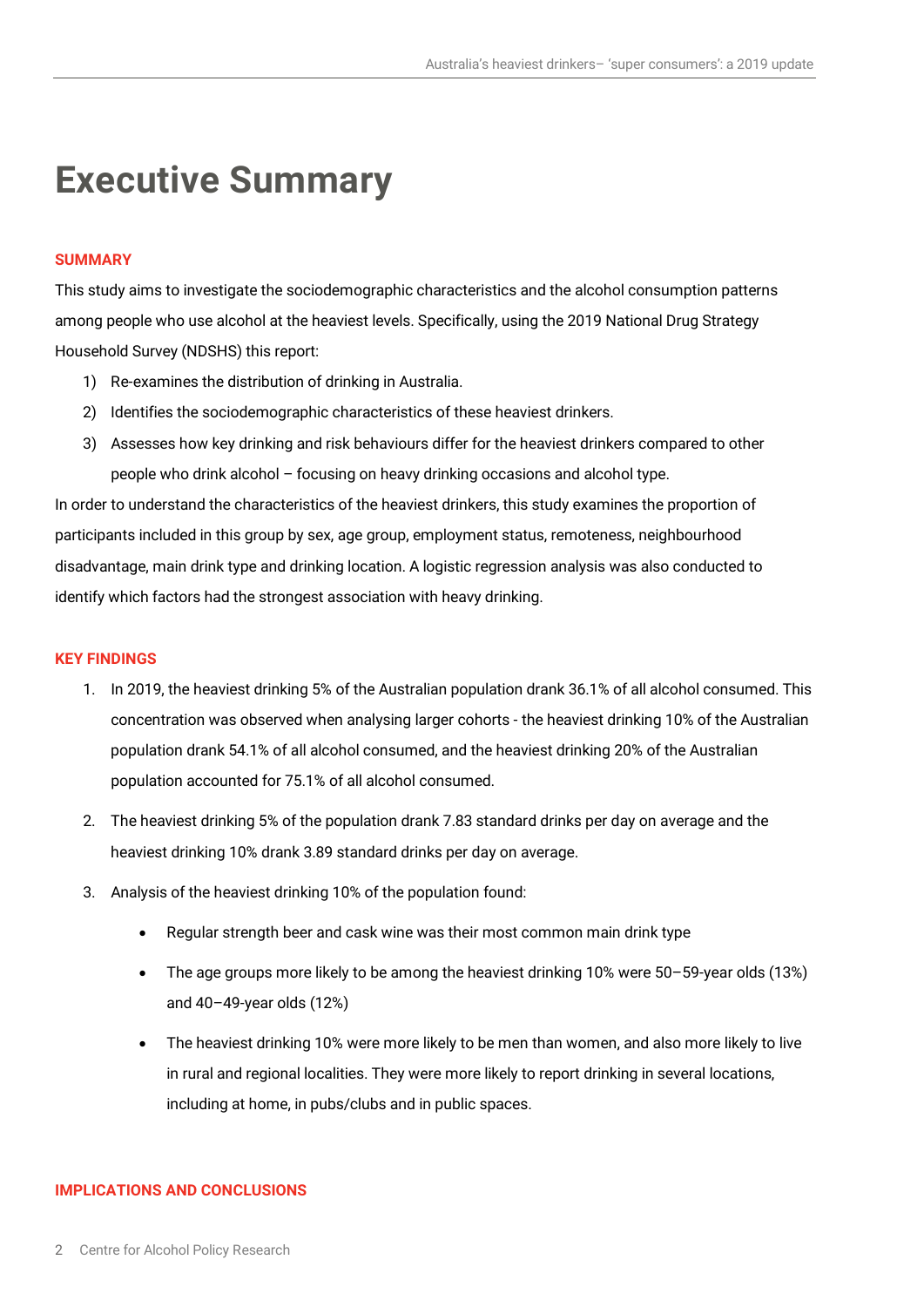Results have remained relatively stable in comparison to previous Australian analysis investigating alcohol consumption among the heaviest drinking population. Results also show that the heaviest drinkers continue to consume well above the National Health and Medical Research Council (NHMRC) Australian guidelines to reduce health risks from drinking alcohol (Alcohol Guidelines).

# **Introduction**

Alcohol has a significant impact on the health and wellbeing of Australians, being a leading risk factor for global disease burden and causally contributing to over 60 medical conditions (Rehm et al., 2009).

Following Skog's (1985) "distribution of consumption" model, researchers have found that a small proportion of consumers account for a high proportion of total alcohol intake. Seminal work by Room (1970) found that the heaviest drinking 10% of the American population consumed 60% of the reported alcohol drunk. While these findings concur with similar historical studies (Lemmens, Tan, & Knibbe, 1990; Skog, 1985), this total may be an underestimation due to the omission of people drinking less frequently than once a month (see argument in (Greenfield & Rogers, 1999)). More recent international estimates similarly find skewed distributions; finding that the heaviest drinking 4% in the United Kingdom drank 30% of the total alcohol consumed (Bhattacharya et al., 2018), the heaviest 10% in the United States consume 55.3% (Kerr & Greenfield, 2007), and the heaviest drinking 10% in Brazil consume 44.2% (Caetano, Mills, Pinsky, Zaleski, & Laranjeira, 2012). Several studies have also identified that the majority of alcohol consumed is well above national guidelines (Stockwell, Surge, & Macdonald, 2005), including in Australia where (at the time of the study) the Alcohol Guidelines recommend consuming no more than two standard drinks on any one day (Callinan, Livingston, Room, & Dietze, 2018; National Health and Medical Research Council, 2009).

In terms of understanding who makes up this heavy drinking group, research has found young adults to be disproportionately represented in the heaviest drinkers (Caetano et al., 2012). For example, people aged 18-29 years were found to account for 45% of all adults drinking despite only representing 27% of the population in the United States (Greenfield & Rogers, 1999). Greenfield and Rogers (1999) also found that women contributed to only 24% of the country's total reported consumption, were underrepresented in the top volume levels and were found to contribute proportionally less to the highest volume groups. Indeed, men have been found to consume more alcohol than women across the globe (Wilsnack, Vogeltanz, Wilsnack, & Harris, 2000), and be overrepresented in the heaviest consuming group (Caetano et al., 2012). When looking at specific drinking occasions, researchers in Switzerland found that 69.3% of 19-year-old men's total weekly consumption was in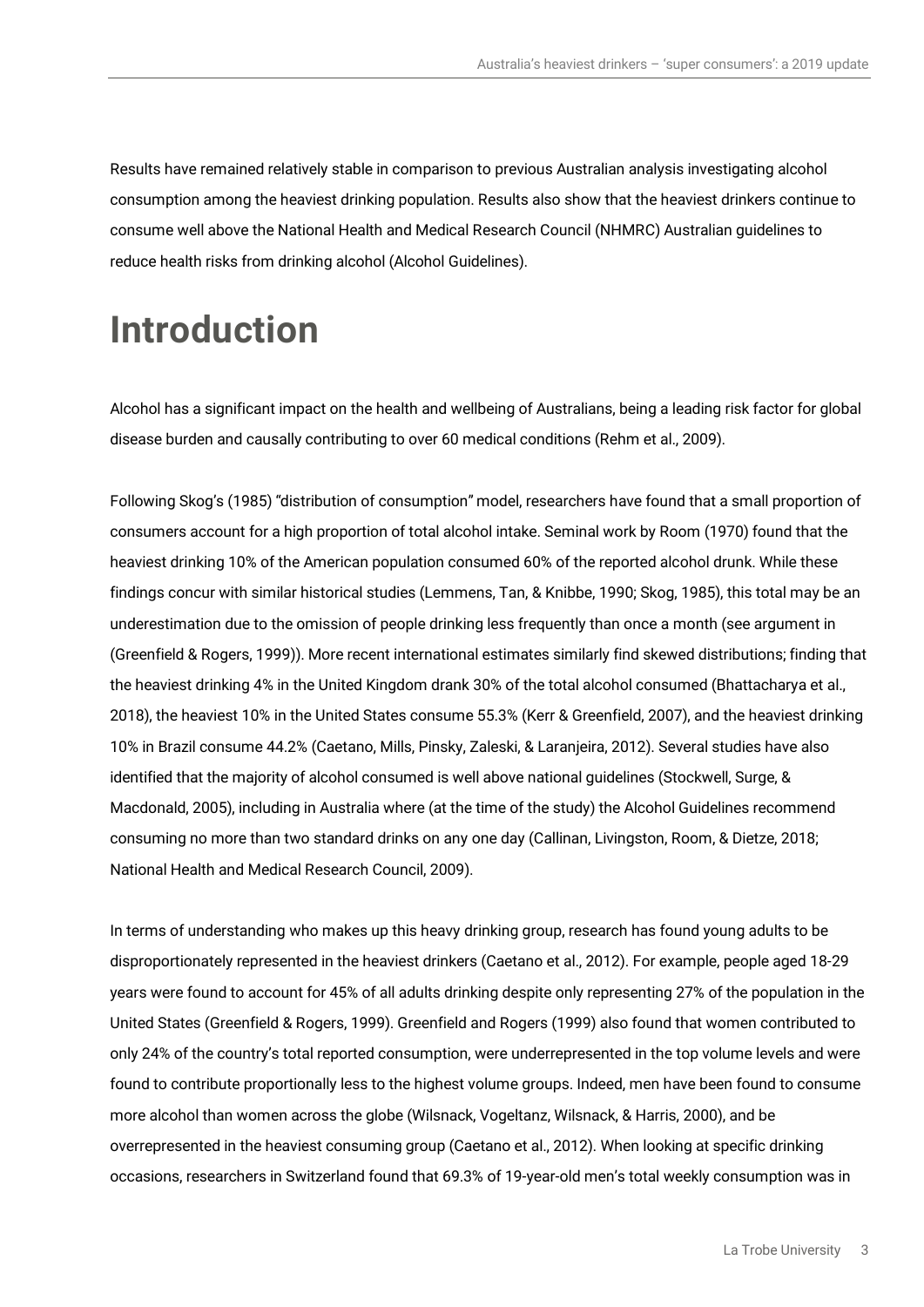the form of risky single occasion drinking days (Gmel, Gaume, Faouzi, Kulling, & Daeppen, 2008). However, there are vast cultural differences in drinking and the position of drinking practices in a society and there is a need to consider a wider array of settings individually, using national data.

Looking specifically at Australia, studies have similarly found a small proportion of people who drink alcohol account for the majority of alcohol consumed. For example, in Victoria, Australia, researchers concluded that the heaviest consumers, who made up 3% of their sample, purchased 20% of the total litres of per capita of alcohol (Sharma, Vandenberg, & Hollingsworth, 2014). These people were also more likely to purchase cask wine and full-strength beer and pay significantly less per standard drink compared to light drinkers (Sharma et al., 2014). Recent Australian research examining the heaviest drinking population group and their sociodemographic characteristics found that the heaviest drinking 10% of the population drank 54.4% of all alcohol consumed and that these drinkers were more likely to be men, more likely to drink cask wine and full-strength beer, purchase cheap alcohol and more likely to live in regional and remote areas (Livingston & Callinan, 20[1](#page-6-0)9)<sup>1</sup>. This research has provided first insights on the heaviest drinkers, however there is a need to provide updated statistics on these characteristics following trends in consumption more broadly, including the declining trend in consumption among young people (Australian Institute of Health and Welfare, 2017).

Understanding how consumption is skewed and who the heaviest drinkers are in the Australian population is a crucial endeavour and will help researchers and policy makers identify who and how (population- or individuallevel strategies) to target prevention or intervention initiatives. Following the work of Livingston and Callinan (2019) based on the 2016 National Drug Strategy Household Survey (NDSHS), this study aims to investigate the sociodemographic characteristics and the alcohol consumption patterns among Australia's heaviest drinkers. Specifically, using the 2019 NDSHS this report will:

- 1) Re-examine the distribution of drinking in Australia.
- 2) Identify the sociodemographic characteristics of the heaviest drinkers with graphical representation of who is over-represented in the heaviest drinking category.
- 3) Assess how key drinking and risk behaviours differ for these heaviest drinkers compared to other people who drink alcohol – focusing on heavy drinking occasions and alcohol type.

<span id="page-6-0"></span> $1$  This study uses an earlier wave of the data set used in the current study – the 2016 National Drug Strategy Household Survey [NDSHS] and the 2013 International Alcohol Control [IAC] study.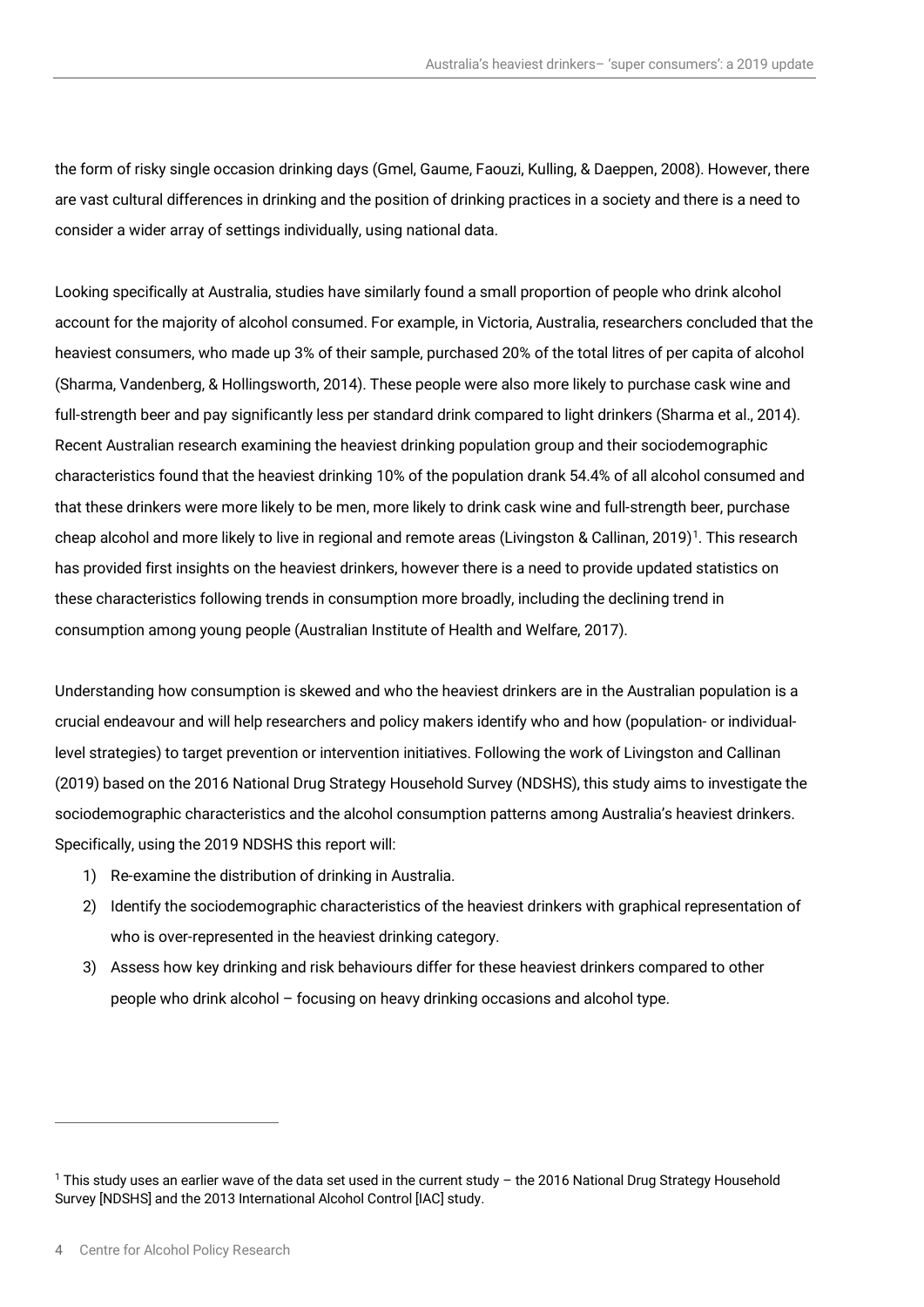### **Method**

#### **PARTICIPANTS AND PROCEDURE**

The NDSHS is a survey of licit and illicit drug use in Australia which is conducted every three years. The 2019 NDSHS was administered via drop and collect paper forms (74.4%), online surveys (25.3%) and computer assisted telephone interview (0.3%) using multi-stage, stratified random sampling (Australian Institute of Health and Welfare, 2020). The 2019 NDSHS had a 49.0% response rate. A total of 22,015 participants (men = 9,804, women = 12,211) aged 14 and over completed the survey. Participants who did not answer the alcohol consumption questions (n = 1,293, 5.9%) were excluded from the analysis. In the 2019 NDSHS survey, alcohol consumption was obtained via a graduated quantity frequency method presented in a non-grid format for 50% of online participants, compared to a grid format for the remainder of participants (Australian Institute of Health and Welfare, 2020). To prevent any differences in the reporting of alcohol consumption due to the differences in format of the graduated quantity frequency question, participants who did not complete the graduated quantity frequency question in a grid format were excluded from the analysis (n=2,312, 11.2%). This left a total sample of 18,410 (men = 8,280, 45.0%; women = 10,130, 55.0%).

#### **MEASURES**

#### **Dependent variable:**

**Alcohol consumption –** Participants were asked if they have consumed alcohol in the past 12 months; those who did not were recorded as abstainers who consumed zero drinks in the past year. Participants who reported that they consumed alcohol in the past 12 months, were asked about their drinking using a graduated quantity frequency method that asked participants to report how often (every day, 5-6 days a week, 3-4 days a week, 1-2 days a week, 2-3 days a month, about 1 day a month, less often or never) they had consumed a certain amount of alcohol measured by standard drinks (10 g pure alcohol) per day (20 or more, 11-19, 7-10, 5-6, 3-4, 1-2, less than 1, or none).

An annual estimate of total alcohol consumption was calculated by multiplying the mid-point of each volume category (e.g., for the 11-19 drinks category, a volume of 15 is used) by the mid-point of each frequency category (e.g., for 5-6 days per week, a frequency of 5.5\*52 = 286 is used). If a participant reported more than 365 drinking occasions in the last 12 months, then their heaviest 365 occasions were used. The mean number of drinks per day was then calculated by dividing the annual estimate of total alcohol consumption by 365.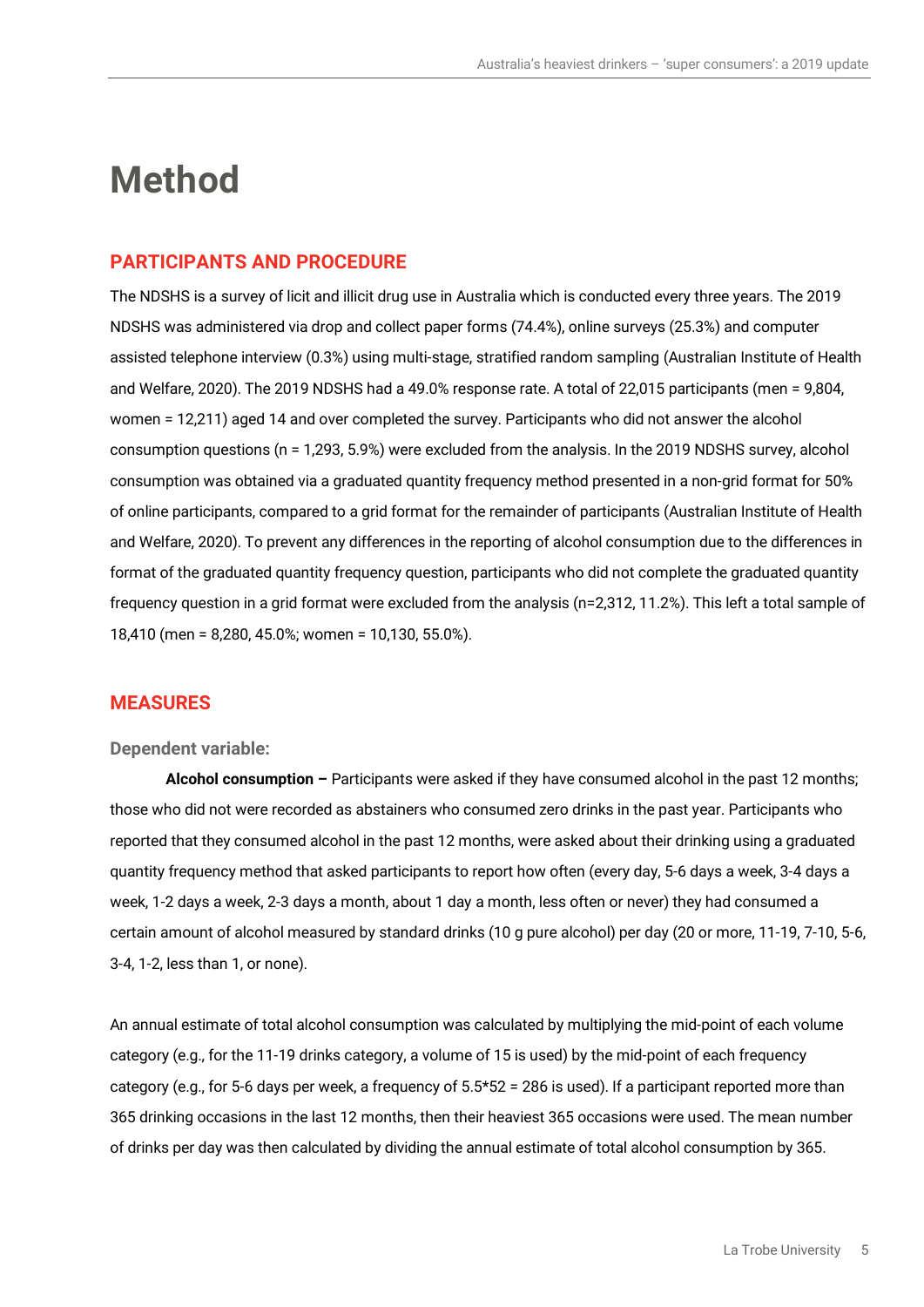**Independent variables:**

**Main drink type – P**articipants were asked to select their main drink from the following list: cask wine, bottled wine, regular strength beer, mid-strength beer, low-strength beer, home-brewed beer, pre-mix spirits (can or bottle), spirits, cider, fortified wine, other pre-mixed drinks and other. The last three categories were omitted from the analyses presented in this report due to low endorsement.

**Regular drinking location – P**articipants were also asked to select all the locations where they usually drink their alcohol: in their own home, at a friend's home, at a party, at rave/dance parties, in restaurants/cafes, in pubs/clubs, at school/TAFE/university, in the workplace, in public spaces (e.g., parks, beaches), in a car, and somewhere else. In this study we focussed on eight drinking locations, excluding the following locations due to low endorsement: at school/TAFE/university, in a car, and somewhere else.

**Demographic variables – P**articipants were also asked about their sex (men or women), age (age groups: 14-17, 18-24, 25-29, 30-39, 40-49, 50-59, 60-69 or 70+), employment status (not in the labour force, looking for work or employed), remoteness (major cities, inner regional, or outer regional/remote/very remote), and neighbourhood disadvantage or Socio-Economic Indexes for Areas (SEIFA: 1st - least advantaged, 2nd, 3rd, 4th, 5th - most advantaged) which were derived from a participants postcode.

#### **ANALYSIS**

All respondents, regardless of whether they consumed alcohol, were sorted by the amount they consumed. The participants' total alcohol consumption had a random fraction of a standard drink (a value between 0 and 1) added to their total annual alcohol consumption in order to avoid clustering of participants in groups with the more common total alcohol consumption values. Participants were then sorted in order of lowest total alcohol consumption to the highest alcohol consumption and split into the 20 groups to identify the group who consumed the least alcohol (0 percentile) and the group that consumed the most alcohol (95<sup>th</sup> percentile) in the last 12 months.

A new binary variable was created to distinguish between the heaviest drinking 10% of the Australian population (hence forth referred to as heaviest drinkers) and the remaining 90% of the Australian population. In order to understand the characteristics of the riskiest users, the proportion of each independent variable (sex, age group, employment status, remoteness, neighbourhood disadvantage, main drink type and drinking location) was calculated and presented in several figures.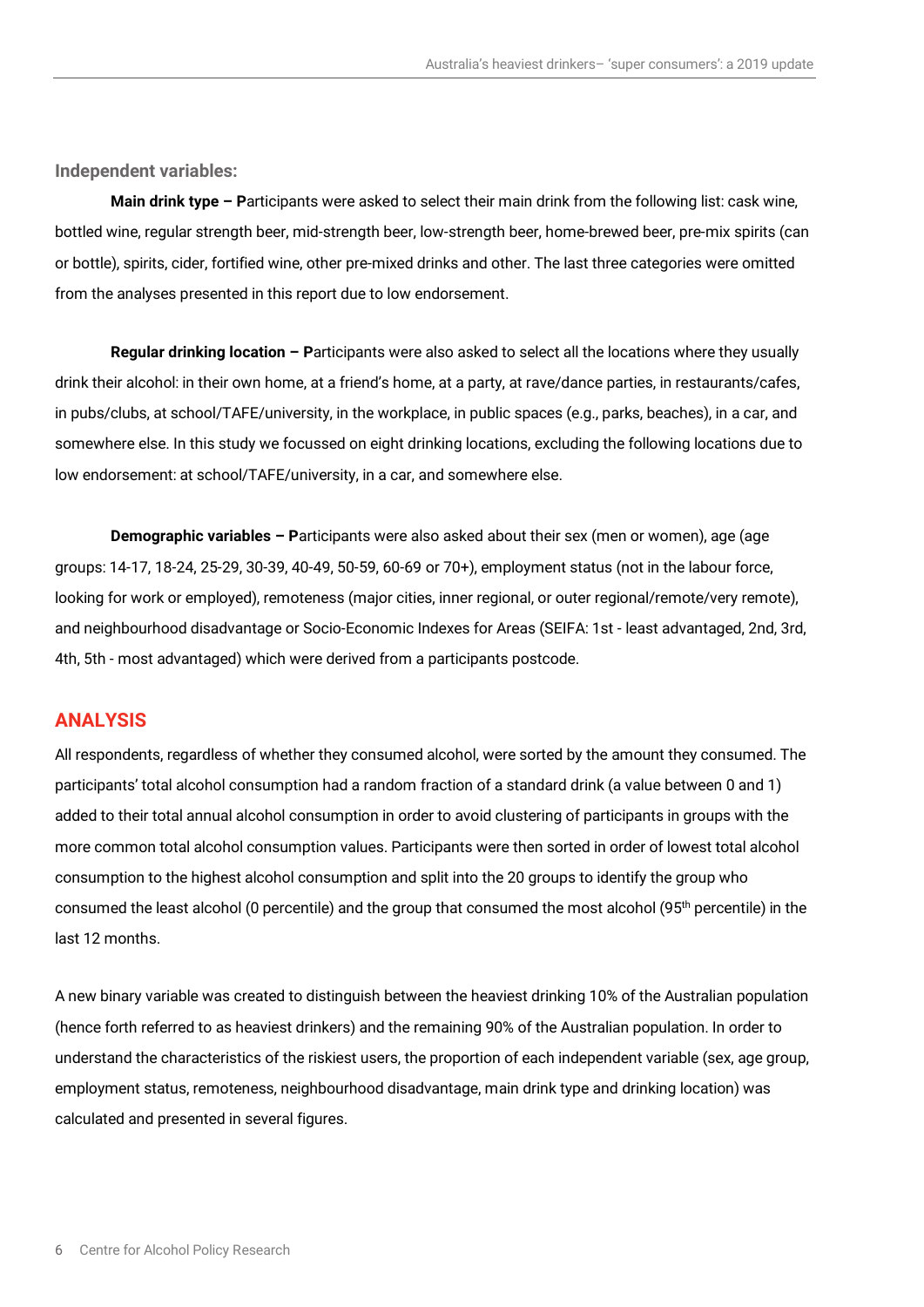A logistic regression analysis was then conducted to identify which independent variables had the strongest association with being in the heaviest drinker group. All results presented in this paper have been weighted to account for disproportionate representation in the sample compared to population benchmarks based on age, sex, and location. Analyses were conducted using Stata version 15.1 (StataCorp).

## **Results**

The mean number of drinks per day and the proportion of all alcohol consumed for the percentile with the least alcohol consumption in the last year (0 percentile) through to the most alcohol consumed (95<sup>th</sup> percentile) are shown in Table 1.

| <b>PERCENTILE</b> |      | MEAN NUMBER OF DRINKS PER DAY PROPORTION OF ALL ALCOHOL CONSUMED |
|-------------------|------|------------------------------------------------------------------|
| $\pmb{0}$         | 0.00 | 0.0%                                                             |
| 5                 | 0.00 | 0.0%                                                             |
| 10                | 0.00 | 0.0%                                                             |
| 15                | 0.00 | 0.0%                                                             |
| 20                | 0.00 | 0.0%                                                             |
| 25                | 0.01 | 0.1%                                                             |
| 30                | 0.03 | 0.2%                                                             |
| 35                | 0.07 | 0.3%                                                             |
| 40                | 0.13 | 0.6%                                                             |
| 45                | 0.23 | 1.1%                                                             |
| 50                | 0.34 | 1.6%                                                             |
| 55                | 0.46 | 2.1%                                                             |
| 60                | 0.65 | 3.0%                                                             |
| 65                | 0.86 | 4.0%                                                             |
| 70                | 1.14 | 5.3%                                                             |
| 75                | 1.44 | 6.7%                                                             |
| 80                | 1.85 | 8.6%                                                             |
| 85                | 2.69 | 12.4%                                                            |
| 90                | 3.89 | 18.0%                                                            |
| 95                | 7.83 | 36.1%                                                            |

#### **Table 1: The distribution of alcohol consumption among the Australian population, 2019 NDSHS**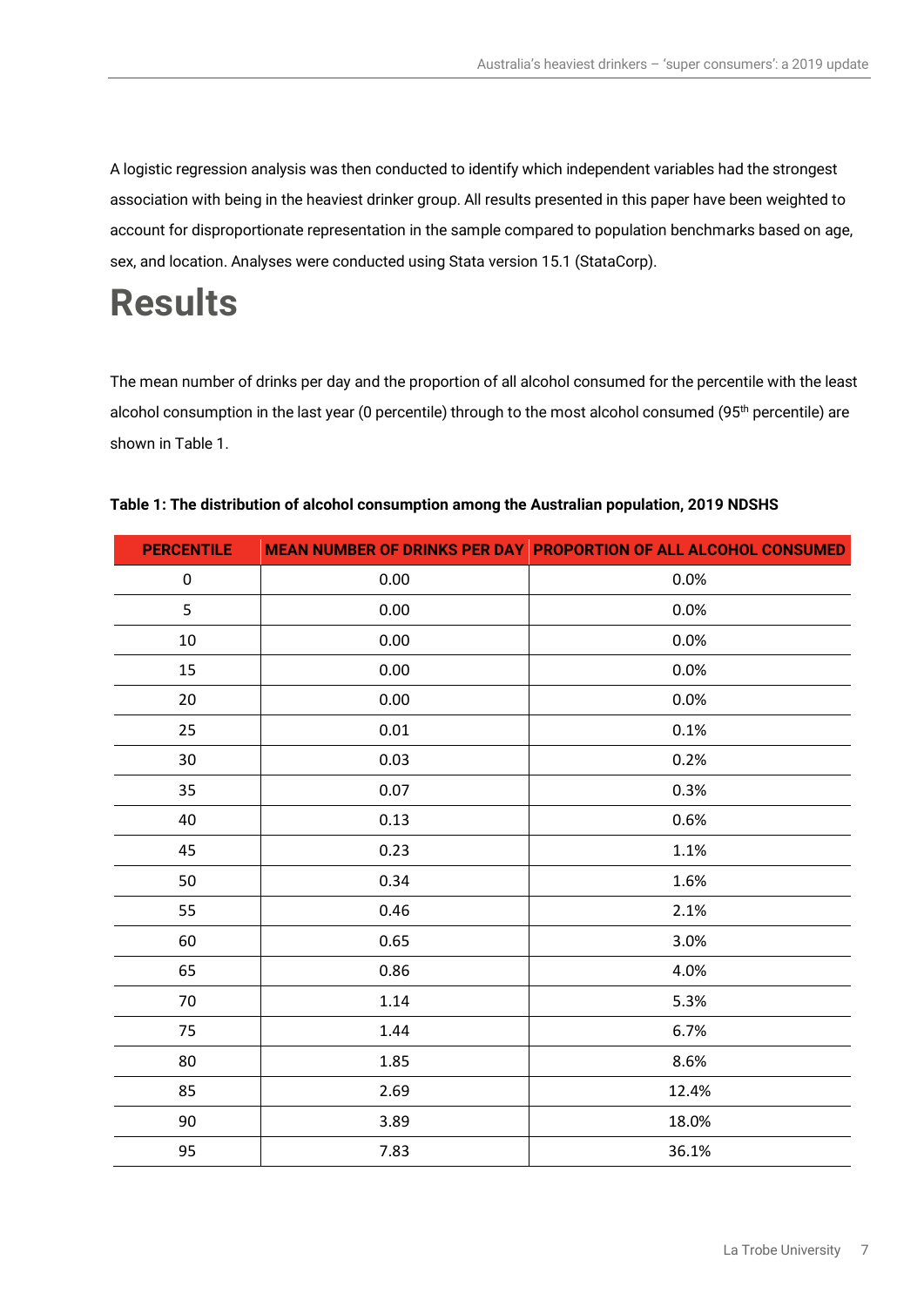The lightest drinking 20% of the Australian population were abstainers and reported no alcohol consumption in the last year. Meanwhile, the heaviest drinkers (that is the heaviest drinking 10% of the Australian population) accounted for 54.1% of all alcohol consumed in 2019. The heaviest drinkers also consumed at least 3.22 standard drinks per day (this was the amount that the drinkers at the 90<sup>th</sup> percentile consumed). The figures presented below illustrate the proportion of each characteristic (i.e., independent variable) that are in the heaviest 10% of drinkers.

Figure 1 illustrates the proportion of men and women who were included among the heaviest drinkers. A total of 15% of men and 5% of women were found to be in the heaviest drinkers group.



**Figure 1. The proportion (with 95% confidence intervals) of Australian men and women who are in the top 10% of drinkers.**

Figure 2 shows the proportion of Australians within each age group who are also among the heaviest drinkers. A total of 13% of Australians aged 50-59 years and 12% of Australians aged 40-49 years were found to be in the heaviest drinkers group. Meanwhile, only 1% of Australians in the youngest age group (14-17 years) were included in the heaviest drinkers group.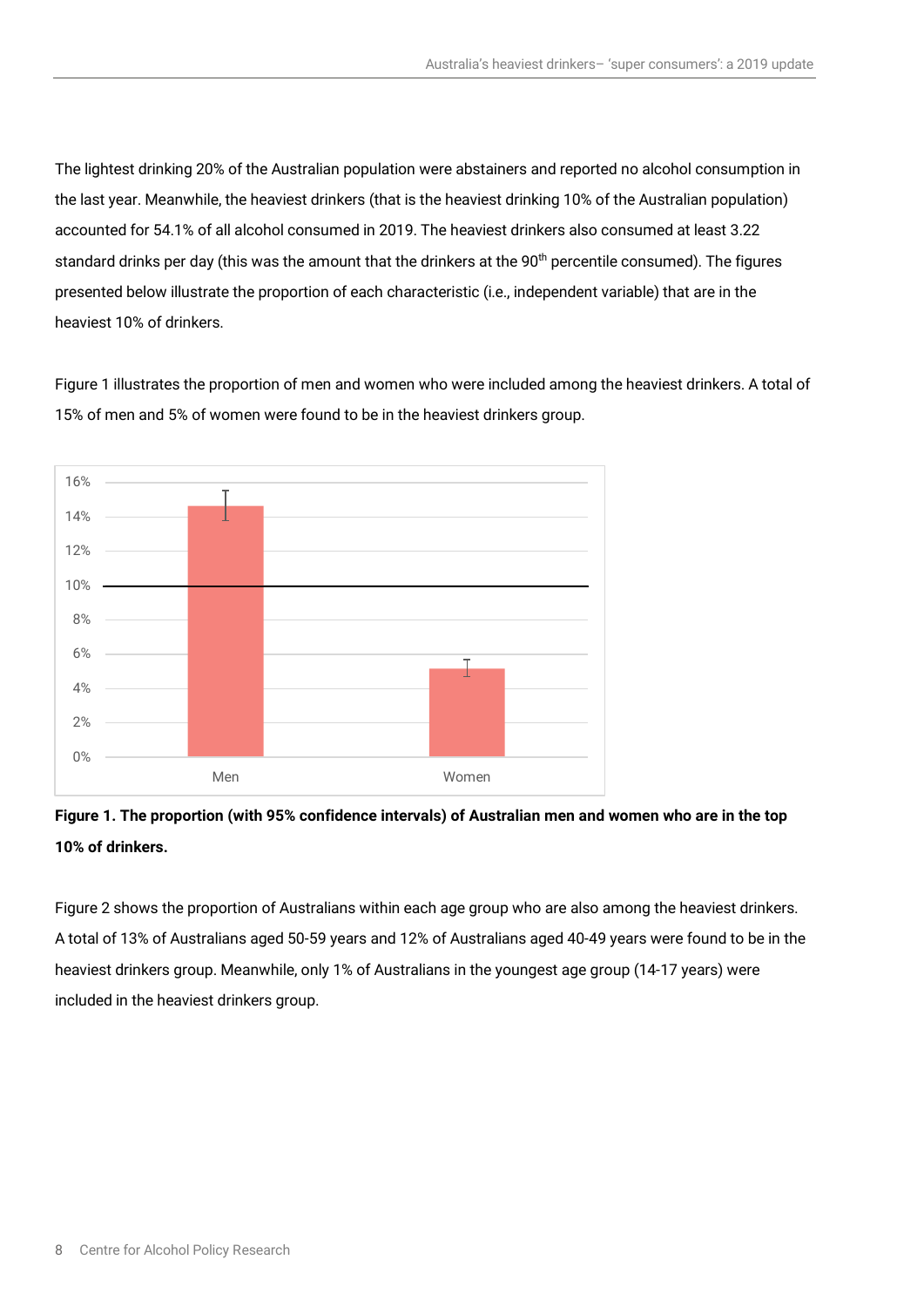

**Figure 2. The age characteristics of the top 10% of drinkers (proportions with 95% confidence intervals).** 

Figure 3 displays the proportion of Australians living in major cities, inner regional and outer regional/remote localities who were included in the heaviest drinker group. A total of15% of Australians who live in outer regional/remote/very remote localities were found to be included among the heaviest drinkers compared to 11% of those living in inner regional and 9% of those living in major city localities.



### **Figure 3. The proportion (with 95% confidence intervals) of Australians living in major cities, inner regional and outer regional/remote/very remote who were among the top 10% of drinkers.**

Figure 4 includes the proportion of Australians classified as living in a disadvantaged neighbourhood who were among the heaviest drinkers. The proportion of Australians within each neighbourhood advantage group who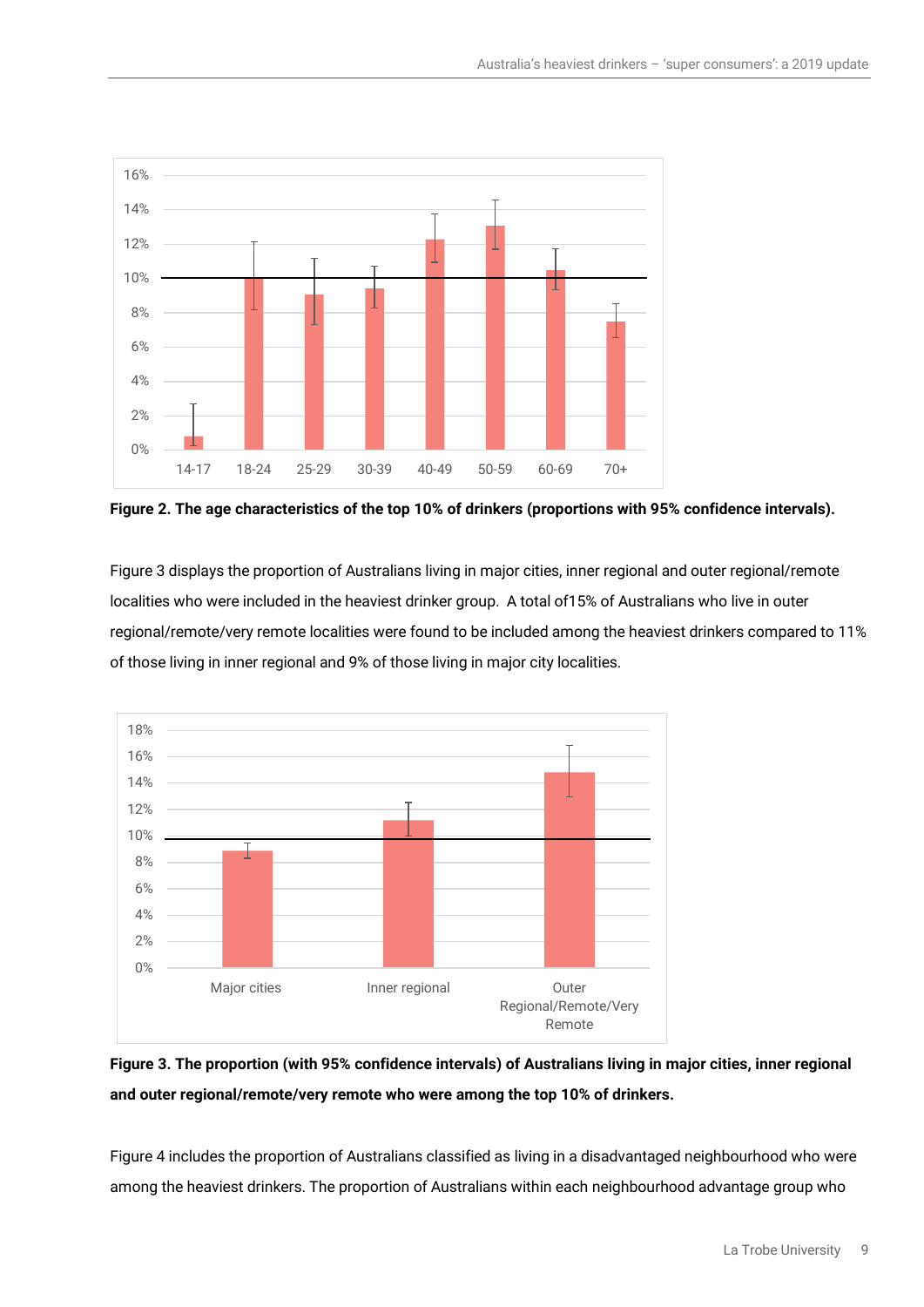were among the heaviest drinkers was very similar, with the proportion varying between 9% and 11%. This indicates that there is no substantial difference between the heaviest drinkers and their neighbourhood disadvantage classification. In Figure 5 the proportion of Australians within the three employment-based groups who were among the heaviest drinkers are shown. 11% of employed Australians were among the heaviest drinkers. This is compared with approximately 8% of Australians who are not in the labour force or are looking for work, respectfully.





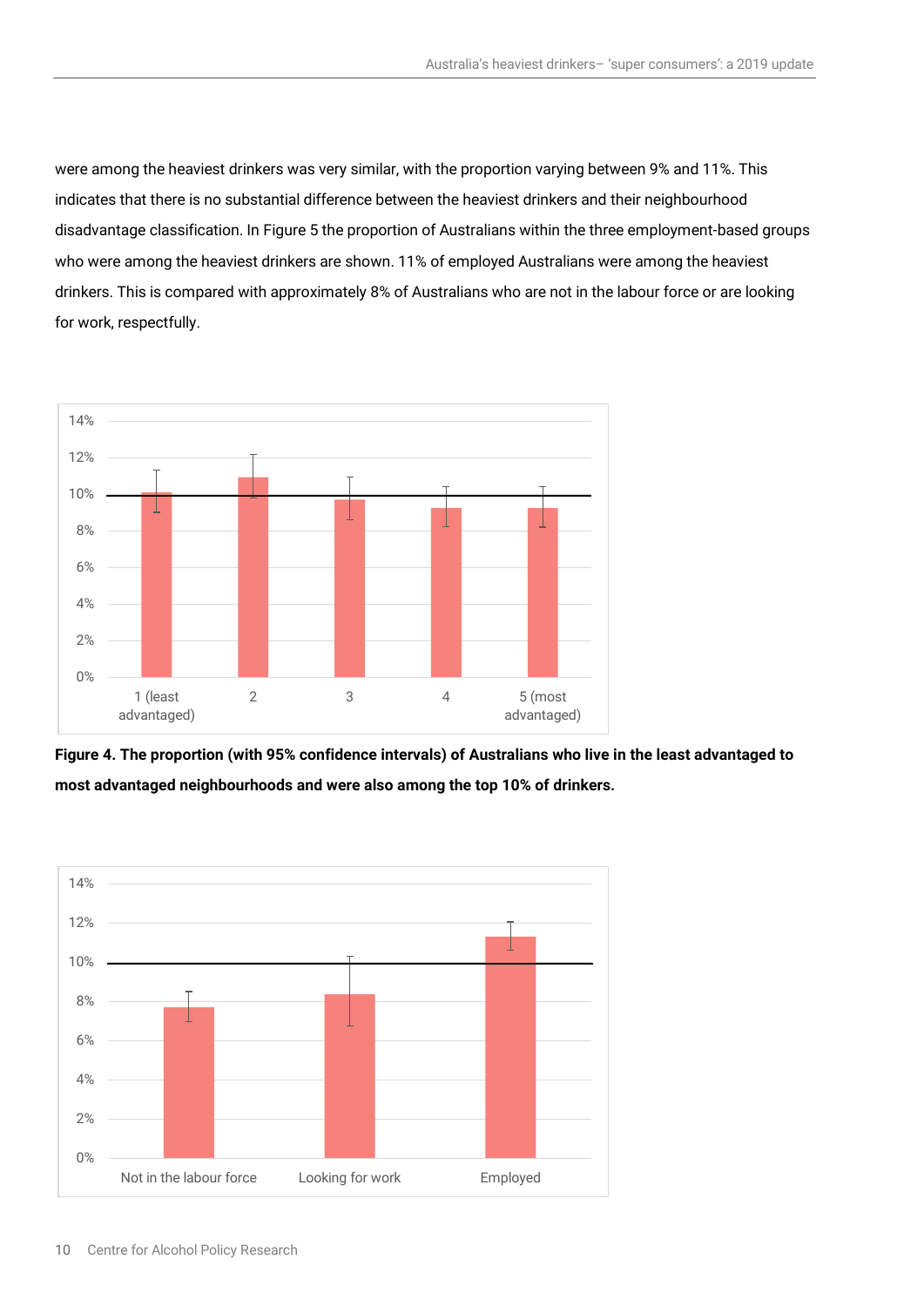### **Figure 5. The proportion (with 95% confidence intervals) of Australians in each of the employment-based groups who are among the top 10% of drinkers.**

Figure 6 illustrates the proportion for each of the main drink types for those among the heaviest drinkers. Figure 6 shows that almost a quarter (23%) of Australian drinkers who reported cask wine and regular strength beer, as their main drink types were also among the heaviest drinkers. Finally, Figure 7 shows the proportion of the different drinking locations for the heaviest drinkers. In terms of drinking locations, the heaviest drinkers reported that they usually consume alcohol in public spaces (29%) more than in restaurants/cafes (12%).



**Figure 6. The proportions (with 95% confidence intervals) of drinkers who select each drink type as their "main drink" among the top ten percent of drinkers.** 

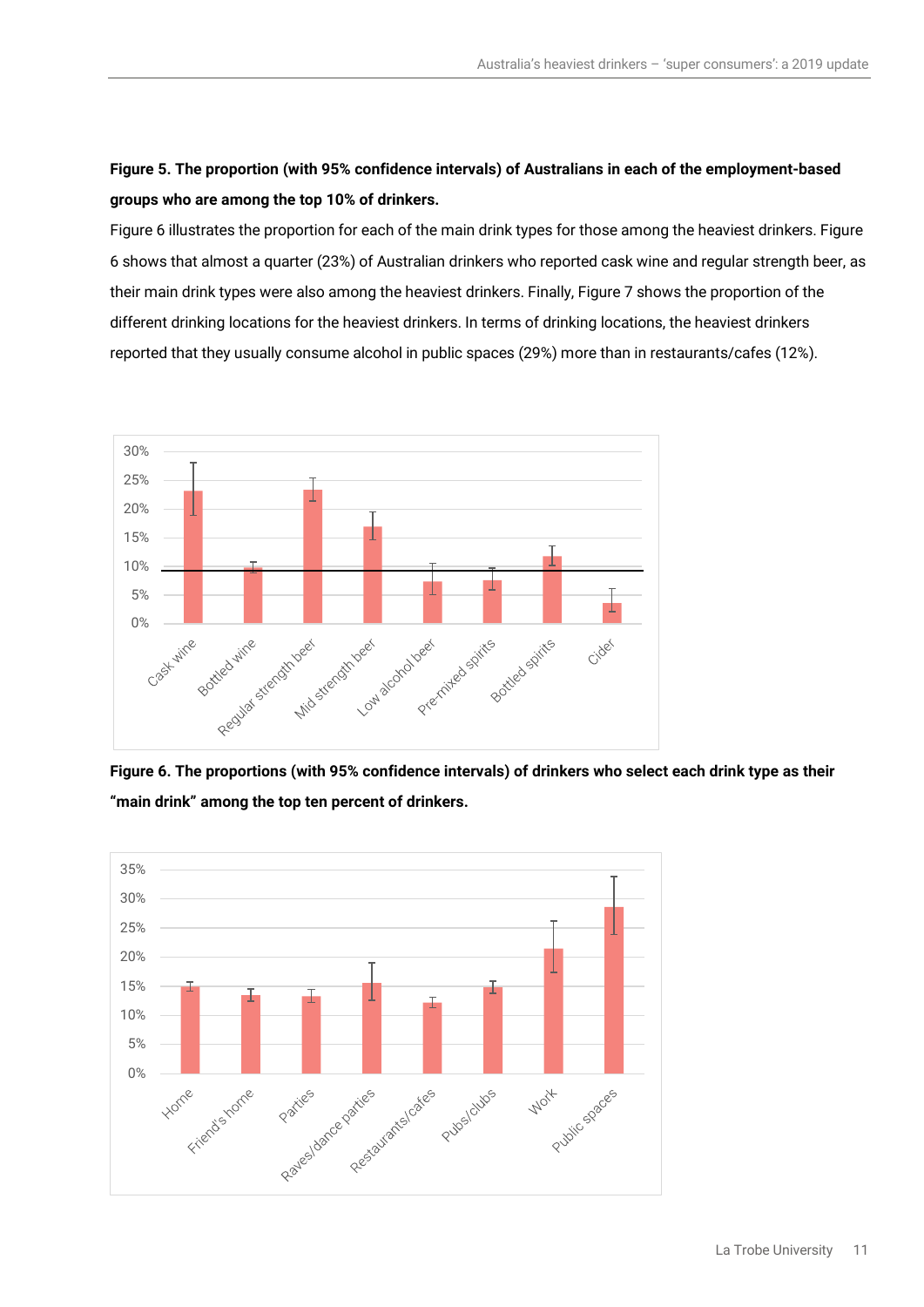**Figure 7. The regular drinking locations for the top ten percent of drinkers (proportions with 95% confidence intervals). Please note that the 10% reference line does not apply to this figure as respondents could select more than one location where they usually drink alcohol.** 

Table 2 shows the direction of the significant relationship between the socio-demographic and drinking variables and the heaviest drinkers (please see the Appendix for the complete table of results for the logistic regression).

Women and drinkers living in average and more advantaged neighbourhood were significantly less likely to be among the heaviest drinkers. Participants aged 40-59 were more likely to be among the heaviest drinkers compared to those aged 30-39. While, participants aged 14-17 were significantly less likely to be among the heaviest drinkers compared to those aged 30-39. Participants amongst the heaviest drinkers were more likely to report cask wine and regular beer consumption and less likely to report low strength beer, pre-mixed spirits, and cider as their main drink type. Those among the heaviest drinkers were also more likely to report drinking at home, in pubs/clubs and in public spaces, and less likely to report drinking in restaurants/cafes.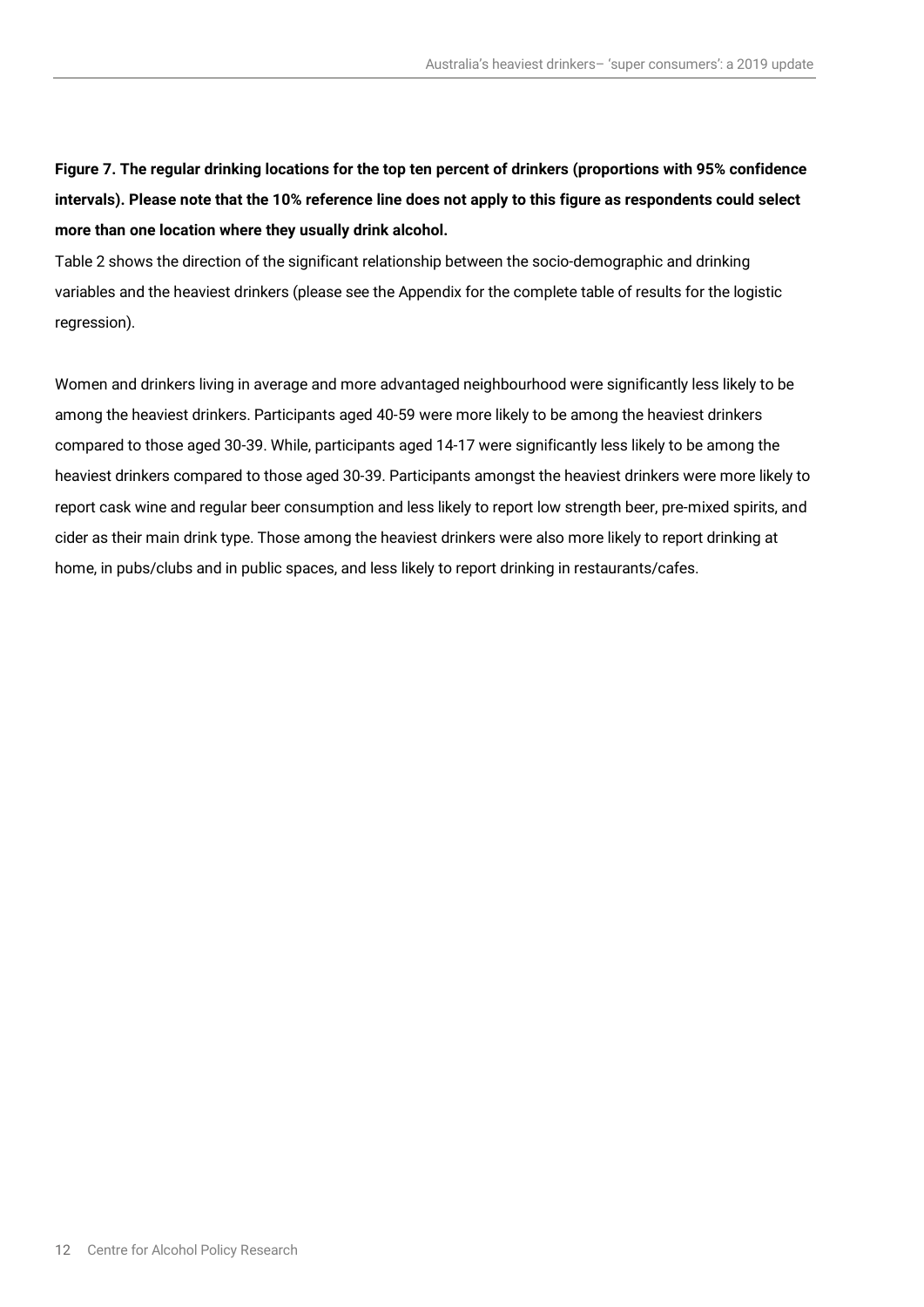|                                               |                                   | <b>ODDS RATIO</b> |
|-----------------------------------------------|-----------------------------------|-------------------|
|                                               | Men                               | $1$ (Ref)         |
| Sex                                           | Women                             |                   |
|                                               | 14-17                             | $\downarrow$      |
|                                               | 18-24                             |                   |
|                                               | 25-29                             |                   |
|                                               | 30-39                             | $1$ (Ref)         |
| Age group                                     | 40-49                             | $\uparrow$        |
|                                               | 50-59                             | $\uparrow$        |
|                                               | 60-69                             | $\overline{a}$    |
|                                               | $70+$                             |                   |
|                                               | Not in the labour force           | $1$ (Ref)         |
| Employment status                             | Looking for work                  |                   |
|                                               | Currently employed                | $\overline{a}$    |
|                                               | Major cities                      | $1$ (Ref)         |
| Remoteness                                    | Inner regional                    | $\uparrow$        |
|                                               | Outer Regional/Remote/Very Remote | ↑                 |
|                                               | Least advantaged                  | 1 (Ref)           |
|                                               | $\overline{2}$                    |                   |
| Neighbourhood disadvantage quintile           | 3                                 | ↓                 |
|                                               | 4                                 |                   |
|                                               | Most advantaged                   | ↓                 |
|                                               | <b>Bottled wine</b>               | $1$ (Ref)         |
|                                               | Cask wine                         | $\uparrow$        |
| Main drink type                               | Regular beer                      | ↑                 |
|                                               | Mid-strength beer                 |                   |
|                                               | Low-strength beer                 |                   |
|                                               | Pre-mixed spirits                 | ↓                 |
|                                               | Spirits                           |                   |
|                                               | Cider                             |                   |
|                                               | Home                              | $\uparrow$        |
| Drinking locations (each location's reference | Friend's home                     |                   |
| category is those who don't drink at that     | Parties                           | $\overline{a}$    |
| location)                                     | Raves/dance parties               |                   |
|                                               | Restaurants/cafes                 | ↓                 |

**Table 2. Predictors of heaviest drinkers group membership by socioeconomic and drinking based variables with a multivariate logistic regression model.**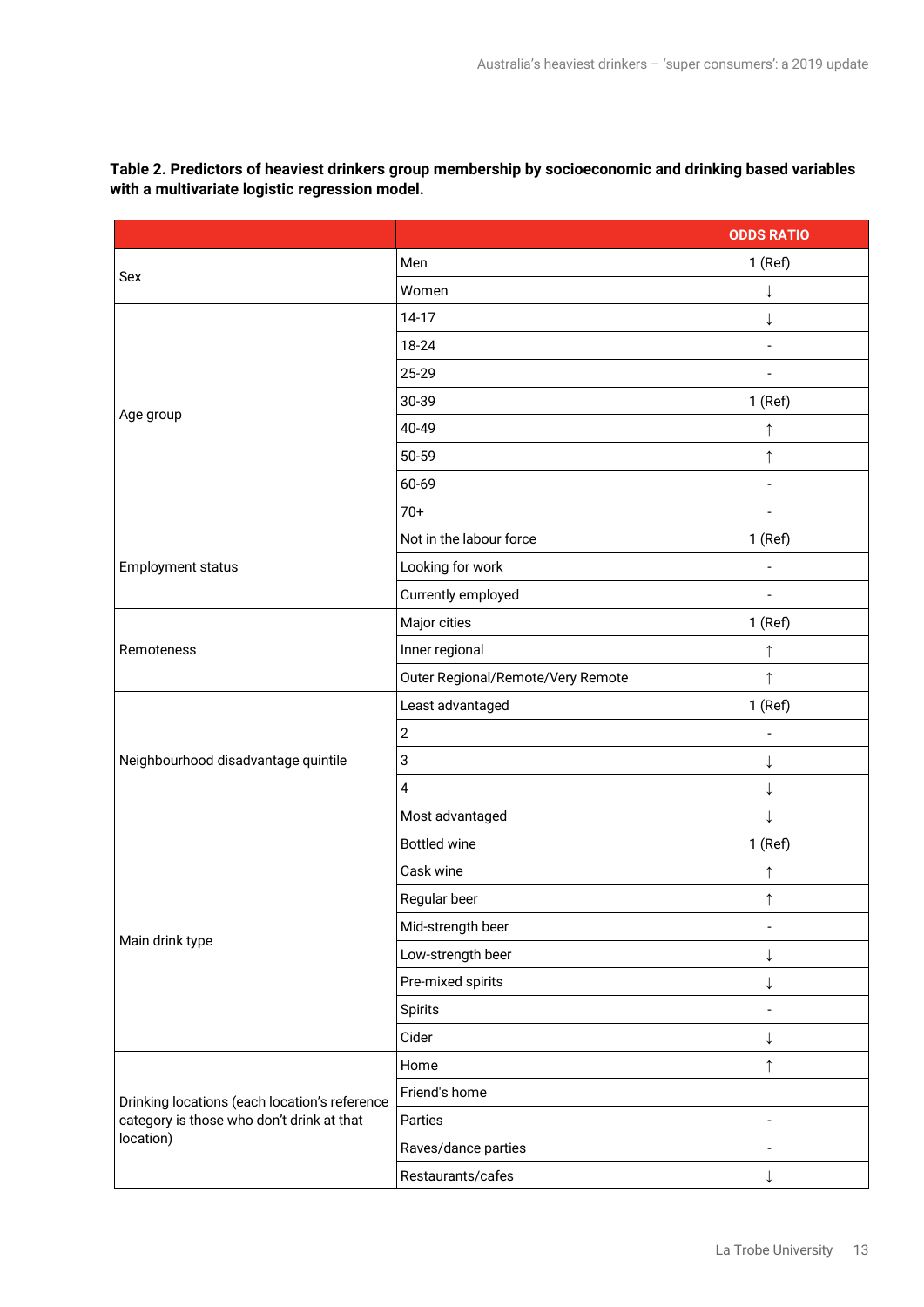|      | Pubs/clubs    |  |
|------|---------------|--|
| Work |               |  |
|      | Public spaces |  |
| --   |               |  |

### **Discussion**

Results revealed that the heaviest drinking 10% of the Australian population accounted for 54.1% of all the alcohol consumed in 2019. This percentage has remained relatively stable in comparison to previous Australian analysis also investigating alcohol consumption among the heaviest drinking population (Livingston & Callinan, 2019). The heaviest drinkers were consuming at least 3.2 drinks per day. This is well above the 2009 NHMRC guidelines (no more than two standard drinks on any one day) in place at the time of survey and the newly released guidelines advising no more than 10 drinks per week (<sup>[2](#page-16-0)</sup>National Health and Medical Research Council, 2020) . This was similar to the 2016 study, which showed that the heaviest drinkers consumed at least 3.1 standard drinks per day (Livingston & Callinan, 2019).

In unpacking the demographic characteristics of the heaviest drinkers, we identified several unique factors. Firstly, almost a quarter (23%) of Australian drinkers who reported cask wine and regular strength beer as their main drink types were among the heaviest drinkers. These findings are consistent with previous research in Victoria (Sharma et al., 2014) and nationally (Livingston & Callinan, 2019), which found that cask wine and beer are more likely to be consumed by the heaviest drinkers. This was found again in the multivariate regression models – even after controlling for age, sex and other factors, regular strength beer and cask wine were disproportionately consumed by the heaviest drinkers.

We also found that the heaviest drinkers were more likely to report drinking at home, in pubs/clubs and in public spaces. The concentration of home consumption among the heaviest drinkers supports a burgeoning body of work investigating home based consumption, finding that 63% of all consumption occurs in this space, and which calls for specific prevention efforts targeting the habitual nature of this consumption (Callinan, Livingston, Dietze, & Room, 2014; Callinan, Livingston, Room, & Dietze, 2016). Again, similar to previous findings (Caetano et al., 2012; Greenfield & Rogers, 1999; Livingston & Callinan, 2019), there were more men among the heaviest drinkers compared to women. Men are consistently found to exceed women in terms of consumption levels and

<span id="page-16-0"></span> $2$  These guidelines stipulate no more than 4 standard drinks on any one day and 10 standard drinks in a week to reduce the harm from alcohol (National Health and Medical Research Council, 2020).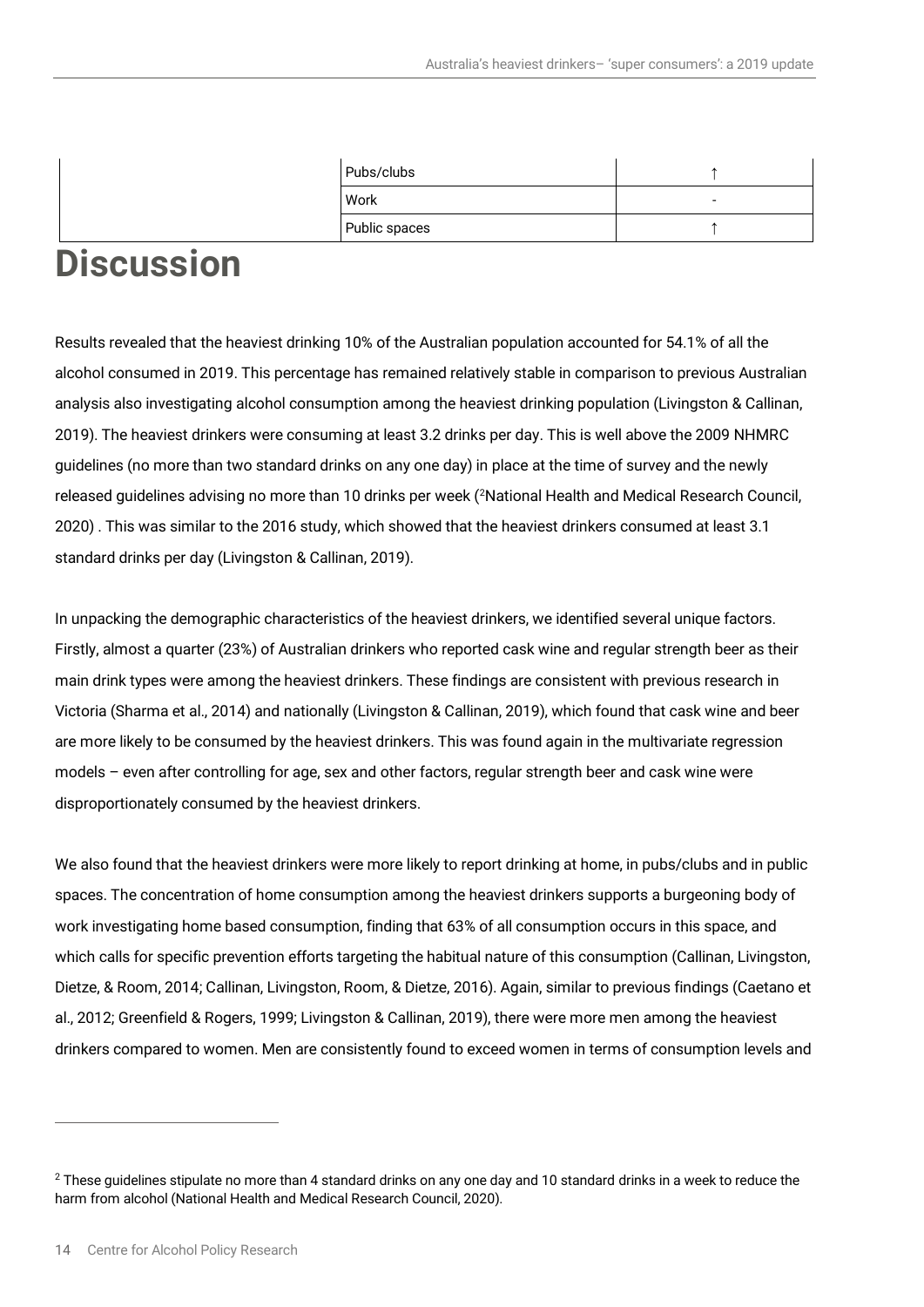rates of heavy drinking, with men also found to experience increased rates of alcohol-related harms and consequences compared to women (Wilsnack et al., 2000).

We also found that 13% of those 50–59-years and 12% of those 40–49-yearswere among the heaviest drinkers. These age groups were also significantly more likely to be the heaviest drinkers than those in the 30–39-year age category. In addition, participants aged 14-17 years were less likely to be the heaviest drinkers than those in the 30–39-year age category. These results correspond with the declining trend in youth drinking (Australian Institute of Health and Welfare, 2017), suggesting that young people are less likely to be consuming heavily and at levels that put them at increased risk of harm. Finally, those in rural and regional localities being more likely to be among the heaviest drinkers again corresponds with previous findings in Australia (Livingston & Callinan, 2019), and previous research finding more harmful consumption outside of major cities (Miller, Coomber, Staiger, Zinkiewicz, & Toumbourou, 2010).

The self-reported nature of the data needs to be kept in mind when interpreting the results. This kind of data is particularly subject to biases when examining the upper end of the distribution (Gmel & Rehm, 2004). However, evidence has been provided to show that the NDSHS provides robust and broadly reliable evidence on consumption (Livingston & Callinan, 2019; Mäkelä & Huhtanen, 2010).

In conclusion, the heaviest 10% of Australian drinkers accounted for 54.1% of all the alcohol consumed in 2019. These drinkers were more likely to be men, consume alcohol in the home, pubs/clubs and public spaces and live in rural and regional localities.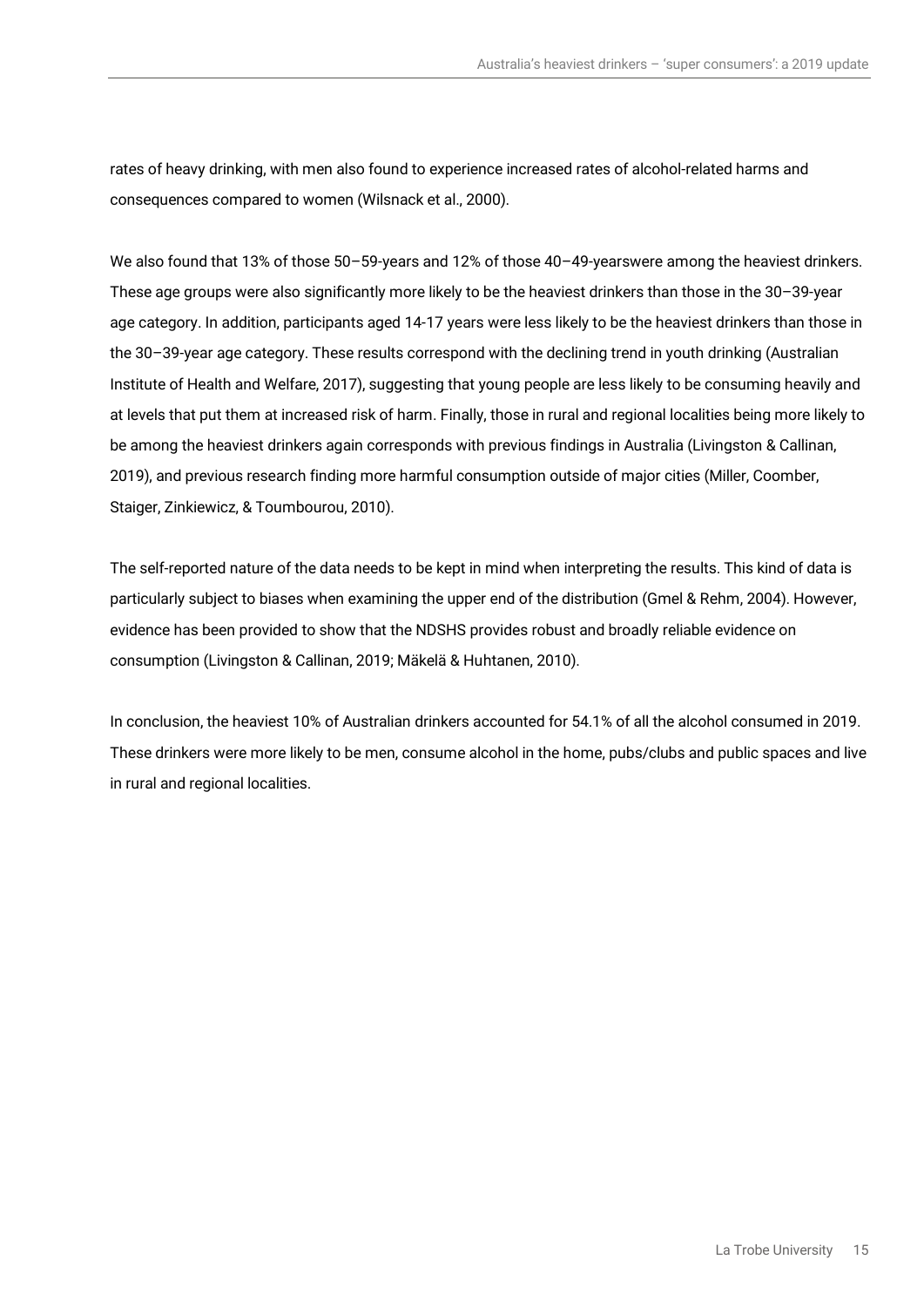## **References**

- Australian Institute of Health and Welfare. (2017). National Drug Strategy Household Survey 2016: detailed findings. Canberra, AIHW.
- Australian Institute of Health and Welfare. (2020). 2019 National Drug Strategy Household Survey technical information. Canberra, AIHW.
- Bhattacharya, A., Angus, C., Pryce, R., Holmes, J., Brennan, A., & Meier, P. S. (2018). How dependent is the alcohol industry on heavy drinking in England? Addiction, 113(12), 2225-2232.
- Caetano, R., Mills, B., Pinsky, I., Zaleski, M., & Laranjeira, R. (2012). The distribution of alcohol consumption and the prevention paradox in Brazil. Addiction, 107(1), 60-68.
- Callinan, S., Livingston, M., Dietze, P., & Room, R. (2014). Heavy drinking occasions in Australia: Do context and beverage choice differ from low-risk drinking occasions? Drug & Alcohol Review, 33(4), 354-357.
- Callinan, S., Livingston, M., Room, R., & Dietze, P. (2016). Drinking contexts and alcohol consumption: how much alcohol is consumed in different Australian locations? Journal of Studies on Alcohol and Drugs, 77(4), 612-619.
- Callinan, S., Livingston, M., Room, R., & Dietze, P. M. (2018). How much alcohol is consumed outside of the lifetime risk guidelines in Australia? Drug & Alcohol Review, 37(1), 42-47.
- Gmel, G., Gaume, J., Faouzi, M., Kulling, J.-P., & Daeppen, J.-B. (2008). Who drinks most of the total alcohol in young men-risky single occasion drinking as normative behaviour. Alcohol & Alcoholism, 43(6), 692-697.
- Gmel, G., & Rehm, J. (2004). Measuring alcohol consumption. Contemporary Drug Problems, 31(3), 467-540.
- Greenfield, T. K., & Rogers, J. D. (1999). Who drinks most of the alcohol in the US? The policy implications. Journal of Studies on Alcohol, 60(1), 78-89.
- Kerr, W. C., & Greenfield, T. K. (2007). Distribution of alcohol consumption and expenditures and the impact of improved measurement on coverage of alcohol sales in the 2000 National Alcohol Survey. *Alcoholism:* Clinical and Experimental Research, 31(10), 1714-1722.
- Lemmens, P., Tan, E., & Knibbe, R. (1990). Comparing distributions of alcohol consumption: empirical probability plots. British Journal of Addiction, 85(6), 751-758.
- Livingston, M., & Callinan, S. (2019). Examining Australia's heaviest drinkers. Australian and New Zealand Journal of Public Health, 43(5), 451-456.
- Mäkelä, P., & Huhtanen, P. (2010). The effect of survey sampling frame on coverage: the level of and changes in alcohol-related mortality in Finland as a test case. Addiction, 105(11), 1935-1941.
- Miller, P. G., Coomber, K., Staiger, P., Zinkiewicz, L., & Toumbourou, J. W. (2010). Review of rural and regional alcohol research in Australia. Australian journal of rural health, 18(3), 110-117.
- National Health and Medical Research Council. (2009). Australian guidelines to reduce health risks from drinking alcohol. Canberra, NHMRC.
- National Health and Medical Research Council. (2020). Australian quidelines to reduce health risks from drinking alcohol. Canberra, NHMRC.
- Rehm, J., Mathers, C., Popova, S., Thavorncharoensap, M., Teerawattananon, Y., & Patra, J. (2009). Global burden of disease and injury and economic cost attributable to alcohol use and alcohol-use disorders. The Lancet, 373(9682), 2223-2233.
- Room, R. (1970). Concentration of Consumption. The Drinking and Drug Practices Surveyor(2), 1.
- Sharma, A., Vandenberg, B., & Hollingsworth, B. (2014). Minimum pricing of alcohol versus volumetric taxation: which policy will reduce heavy consumption without adversely affecting light and moderate consumers? PloS one, 9(1), e80936.
- Skog, O. J. (1985). The collectivity of drinking cultures: a theory of the distribution of alcohol consumption. British Journal of Addiction, 80(1), 83-99.
- StataCorp. (2017). Stata/MP 15.0 for Windows. College Station TX 77845: StataCorp LP.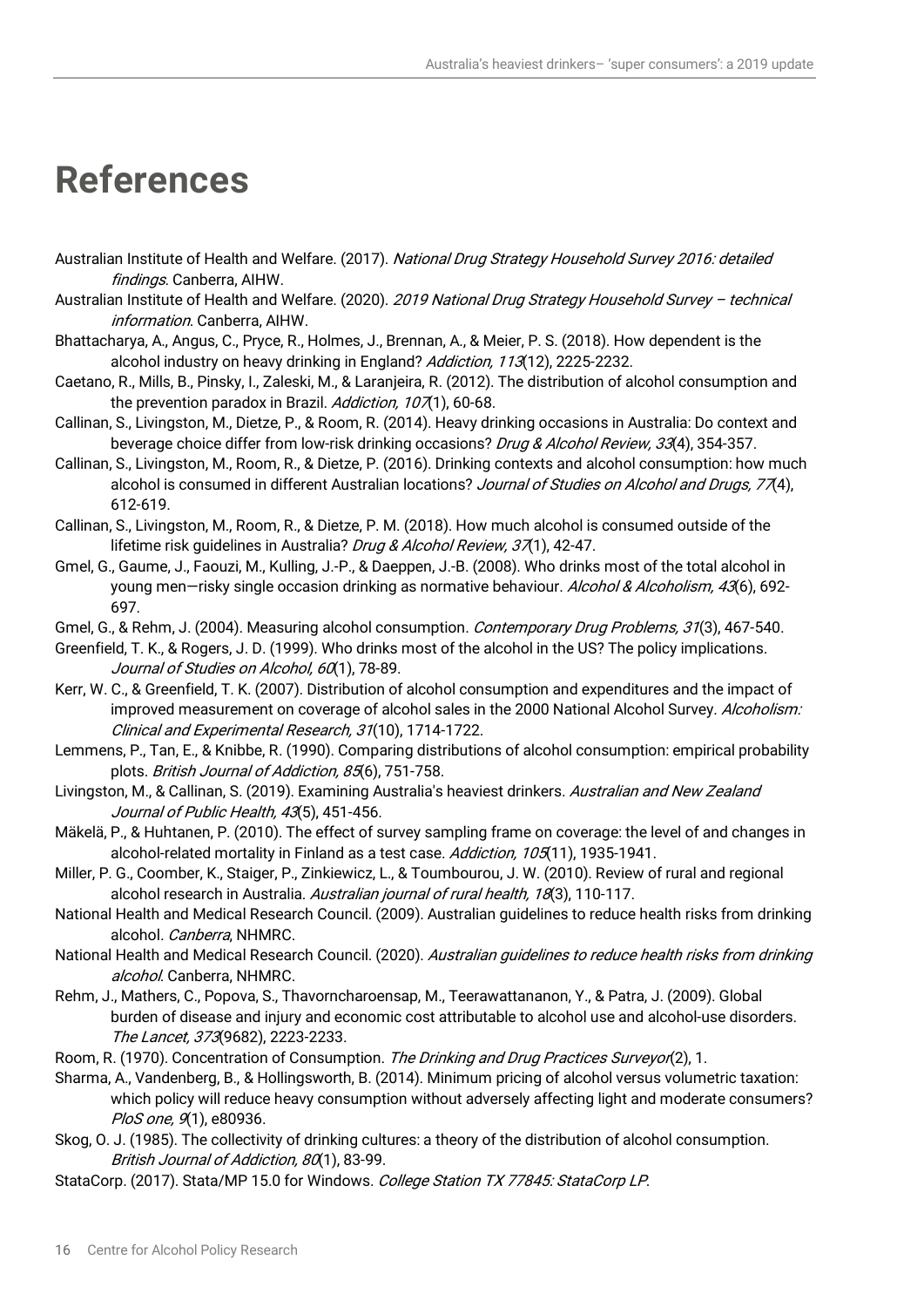Stockwell, Surge, J., & Macdonald, S. (2005). Patterns of Risky Alcohol Use in British Columbia–Results of the 2004 Canadian Addiction Survey. Centre for Addictions Research of BC.

Wilsnack, R. W., Vogeltanz, N. D., Wilsnack, S. C., & Harris, T. R. (2000). Gender differences in alcohol consumption and adverse drinking consequences: cross-cultural patterns. Addiction, 95(2), 251-265.

## **Appendix**

#### **Table A1. Predictors of being among the heaviest drinkers by socio-economic and drinking based variables with a logistic regression model.**

|                      |                            | Odds Ratio (95% Confidence Interval) |
|----------------------|----------------------------|--------------------------------------|
| Sex                  | Men                        | $1$ (Ref)                            |
|                      | Women                      | $0.41(0.35, 0.47)^*$                 |
|                      | $14-17$                    | $0.21(0.04, 0.96)$ *                 |
|                      | 18-24                      | 1.17 (0.86, 1.60)                    |
|                      | 25-29                      | 1.00 (0.73, 1.37)                    |
|                      | 30-39                      | $1$ (Ref)                            |
| Age                  | 40-49                      | $1.35(1.09, 1.67)^*$                 |
|                      | 50-59                      | $1.43$ (1.16, 1.77)*                 |
|                      | 60-69                      | 1.14(0.91, 1.43)                     |
|                      | $70+$                      | 0.91(0.68, 1.20)                     |
|                      | Not in the labour force    | $1$ (Ref)                            |
| Employment<br>status | Looking for work           | 1.10(0.79, 1.52)                     |
|                      | Currently employed         | 0.96(0.79, 1.16)                     |
|                      | Major cities               | $1$ (Ref)                            |
| Remoteness           | Inner regional             | $1.22$ (1.02, 1.45)*                 |
|                      | Outer Regional/Remote/Very |                                      |
|                      | Remote                     | $1.52$ (1.25, 1.86)*                 |
|                      | Least advantaged           | $1$ (Ref)                            |
| Neighbourhood        | $\overline{2}$             | 0.90(0.74, 1.11)                     |
| disadvantage         | 3                          | $0.79(0.64, 0.97)$ *                 |
| quintile             | 4                          | $0.73$ (0.59, 0.90)*                 |
|                      | Most advantaged            | $0.78(0.62, 0.97)^*$                 |
|                      | <b>Bottled wine</b>        | $1$ (Ref)                            |
|                      | Cask wine                  | 2.09 (1.53, 2.85)*                   |
|                      | Regular beer               | 1.59 (1.32, 1.91)*                   |
| Main drink type      | Mid-strength beer          | 1.00(0.80, 1.26)                     |
|                      | Low-strength beer          | $0.44$ (0.29, 0.68)*                 |
|                      | Pre-mixed spirits          | $0.60(0.43, 0.83)$ *                 |
|                      | Spirits                    | 0.92(0.74, 1.14)                     |
|                      | Cider                      | $0.33(0.19, 0.58)$ *                 |
| Drinking             | Home                       | 3.40 (2.59, 4.47)*                   |
| locations (each      | Friend's home              | 1.00(0.85, 1.18)                     |
| location's           | Parties                    | 0.94(0.79, 1.11)                     |
| reference            | Raves/dance parties        | 1.05 (0.76, 1.45)                    |
| category is those    | Restaurants/cafes          | $0.70(0.59, 0.82)$ *                 |